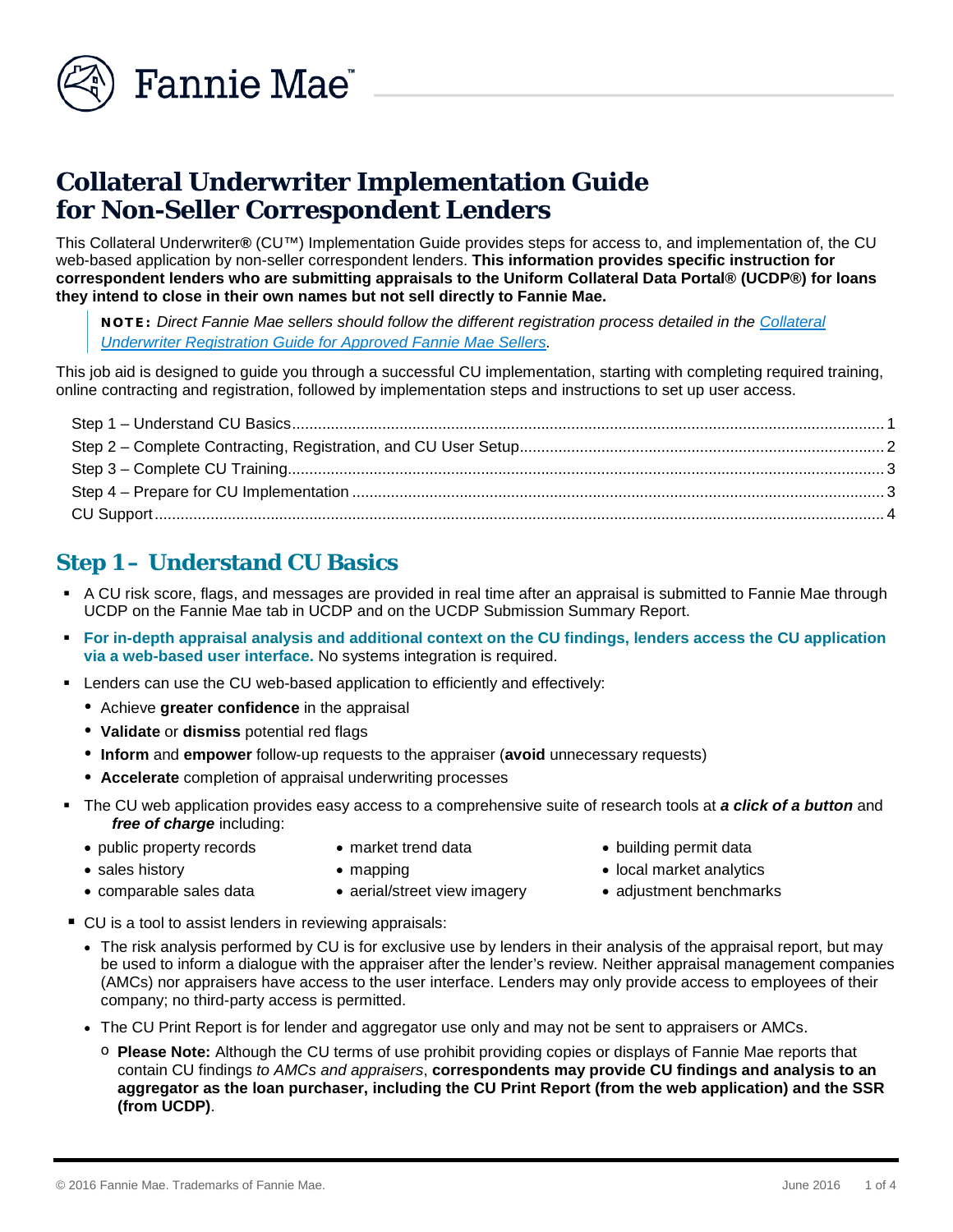

- o Correspondents may also use the appraisal**-**sharing functionality in UCDP to allow aggregators access to directly view their appraisal findings in both UCDP and CU, eliminating the manual process of sending copies of reports.
- Keep in mind the following **lender obligations**:
	- CU does not provide "approvals" or "denials" of appraisals and/or the corresponding loan. It does not replace or alter lenders' obligations as described in the Fannie Mae *Selling Guide*. Lenders remain responsible for assessment of the appraisal in accordance with the provisions of the *Guide*.
	- CU is intended to assist lenders in reviewing appraisals. Fannie Mae expects lenders to use the CU feedback in combination with human due diligence. Users should understand the limitations of automated analysis and be aware of potential property or neighborhood nuances.
	- The lender should carefully review the appraisal report including all commentary before seeking clarification from the appraiser. Lenders should not make demands or provide instructions to the appraiser based solely on automated feedback.
	- CU generates up to 20 alternative comparables for the purpose of providing context for the appraisal report reviewer. Fannie Mae's expectation is not that all alternatives be addressed or that only the CU top-ranked comps be used. Lenders may examine the alternative comparables in the course of reviewing an appraisal report to determine if their use may result in a different conclusion about value from that provided by the appraiser.
- **Other information:** 
	- CU is effectively predictive of appraisal defects, but there are false positives. Well-informed human judgment should take precedence over automated results.
	- Lenders may not need to utilize CU's full functionality and information available in the CU web application on every appraisal.

**Fannie Mae expects lenders to use human due diligence in combination with the CU feedback, and will follow up with lenders who are reported to be asking appraisers to change their reports based on CU feedback without any further due diligence.**

## <span id="page-1-0"></span>**Step 2 – Complete Contracting, Registration, and CU User Setup**

CU is provided at no cost to both Fannie Mae sellers and non-seller correspondent lenders. Access to the CU web application is limited to employees of the non-seller correspondent lender. Lenders may not provide user IDs for any Fannie Mae technology application to third parties.

- 1. Identify your active UCDP Lender Administrator (Lender Admin).
	- a) If you have questions regarding who your UCDP Lender Admins are for your organization, contact the UCDP Support Center at 1-800-917-9291 for assistance.
- 2. Your UCDP Lender Admin will need their Fannie Mae user ID and password which is *different* than their UCDP user ID and password.
	- a) The Fannie Mae user ID is the user ID and password that was assigned by Fannie Mae when they were initially set up as a UCDP Lender Admin. If the Lender Admin does not remember their Fannie Mae user ID and password, they should contact the Fannie Mae Customer Interaction Center at 1-877-722-6757.
- 3. **Your UCDP Lender Admin will contract for and register your organization for CU by logging in to an online application (using their Fannie Mae credentials from step 2) via this link: [CU Registration for Non-Sellers.](https://technologymanager.fanniemae.com/collateral-underwriter-registration)**
	- a) This online application enables your UCDP Lender Admin to electronically accept the CU licensing terms.
	- b) It also establishes your UCDP Lender Admin as a Corporate Administrator for Fannie Mae's Technology Manager (TM) application, where CU users are set up and managed.
	- c) Once the UCDP Lender Admin has completed the registration process, they will receive a system message on their screen indicating that the registration request has been submitted and is pending activation. An email will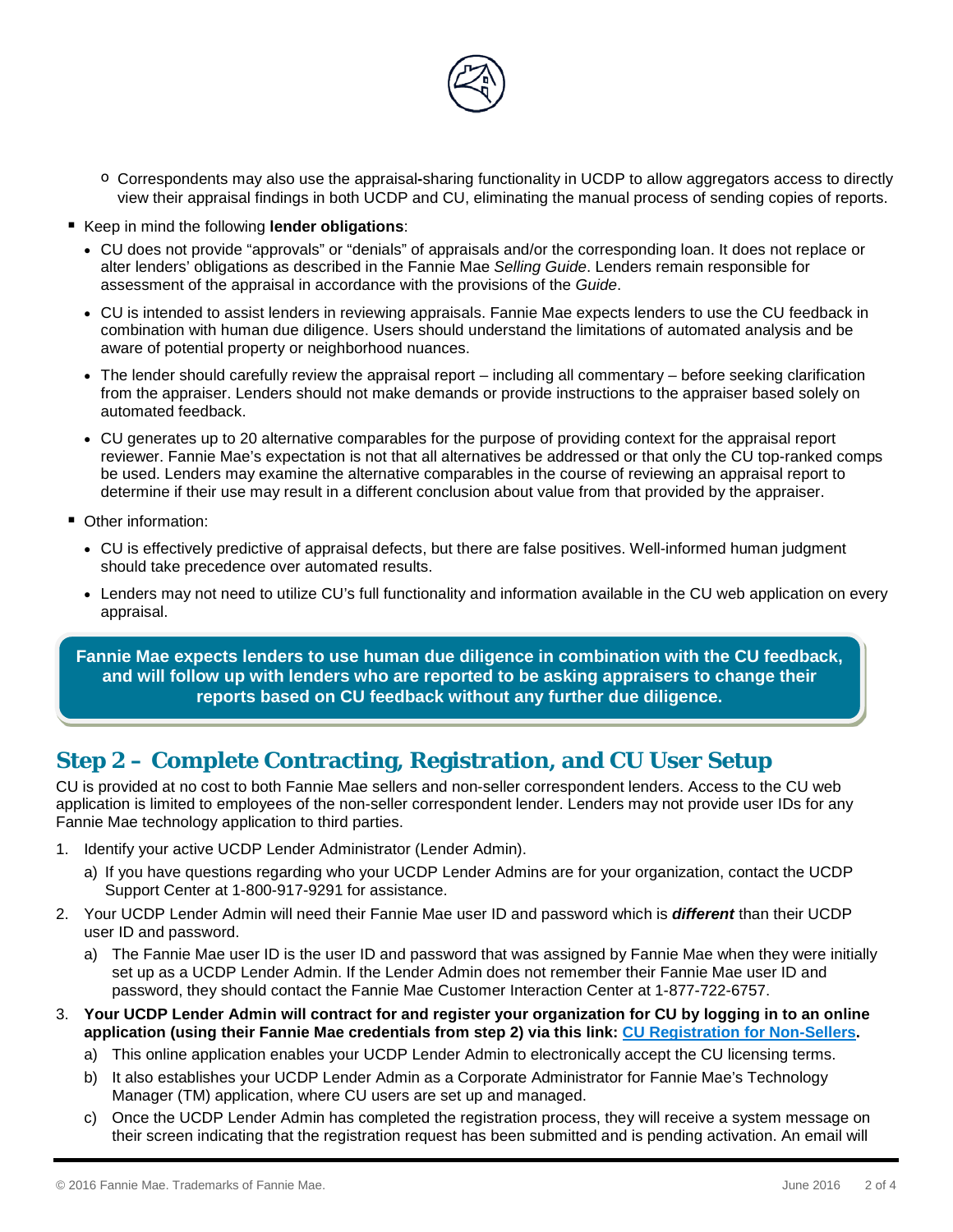

be sent to their email address on file upon successful activation. It will take 30 minutes or less for the activation process to complete.

- 4. Set up CU User IDs.
	- a) Once the activation process in step 3c is complete, your UCDP Lender Admin who is now also set up as a TM Corporate Administrator – can access Technology Manager to set up and manage CU application user IDs (using credentials from step 2).
	- b) Follow the steps in the [Non-Seller Admin Guide job aid](https://www.fanniemae.com/content/user_guide/non-seller-admin-guide.pdf) (see pages 2–9) to access Technology Manager to set up and manage CU user credentials. The steps listed must be completed for each new user before the user can begin utilizing their new user ID to access Collateral Underwriter.
	- c) Set up CU User IDs.
- 5. It is recommended that your organization establish a backup [TM](https://www.fanniemae.com/content/forms/technology-manager-administrator-registration-form.doc) Corporate Administrator by completing the  $TM$ [Administrator Registration Form.](https://www.fanniemae.com/content/forms/technology-manager-administrator-registration-form.doc)
	- a) Only your TM Corporate Administrator will be able to execute and submit this form for successful processing.

### <span id="page-2-0"></span>**Step 3 – Complete CU Training**

Fannie Mae offers a series of eLearning courses designed to train your staff on CU. To maximize the benefit of learning about CU, we recommend that organizations participate in CU training that is available via recorded eLearning sessions at no cost (the order listed below is recommended).

| eLearning Course Title, Description, and Link                                                                                                                                                                 | <b>Recommended Participants</b>                                                                                                                                          |
|---------------------------------------------------------------------------------------------------------------------------------------------------------------------------------------------------------------|--------------------------------------------------------------------------------------------------------------------------------------------------------------------------|
| <b>Introduction to Collateral Underwriter</b><br>Highlights CU's features and benefits and describes how lenders may be able to use<br>CU to make their appraisal review process more effective and efficient | • Management<br>• Project teams responsible for<br>implementing appraisal review tools<br>Lender's appraisal review staff<br>• Underwriting staff<br>• QC and risk staff |
| <b>Understanding CU's Risk Score, Flags and Messages</b><br>Provides a foundational understanding of the CU risk score, flags, and messages<br>provided on appraisals submitted to Fannie Mae via UCDP        | • Management<br>• Lender's appraisal review staff<br>Underwriting staff<br>$\bullet$<br>• QC and risk staff                                                              |
| <b>CU Implementation Readiness</b><br>Provides process considerations and tips for successfully implementing Collateral<br>Underwriter.                                                                       | • Management<br>• Project teams responsible for<br>implementing appraisal review tools                                                                                   |
| <b>CU User Interface Basic Training</b><br>Covers basic use of CU functionality and navigation for CU user interface end users to<br>gain efficient and effective use                                         | • CU user interface users<br>• Lender's appraisal review staff<br>Underwriting staff<br>$\bullet$<br>• QC and risk staff                                                 |
| <b>CU User Interface Advanced Training</b><br>Covers advanced CU functionality and navigation for end users                                                                                                   | • Advanced CU users<br>Lender's appraisal review staff<br>Underwriting staff<br>• QC and risk staff                                                                      |

### <span id="page-2-1"></span>**Step 4 – Prepare for CU Implementation**

The following guidelines provide information to consider for CU implementation planning; all recommendations may not be applicable to your organization.